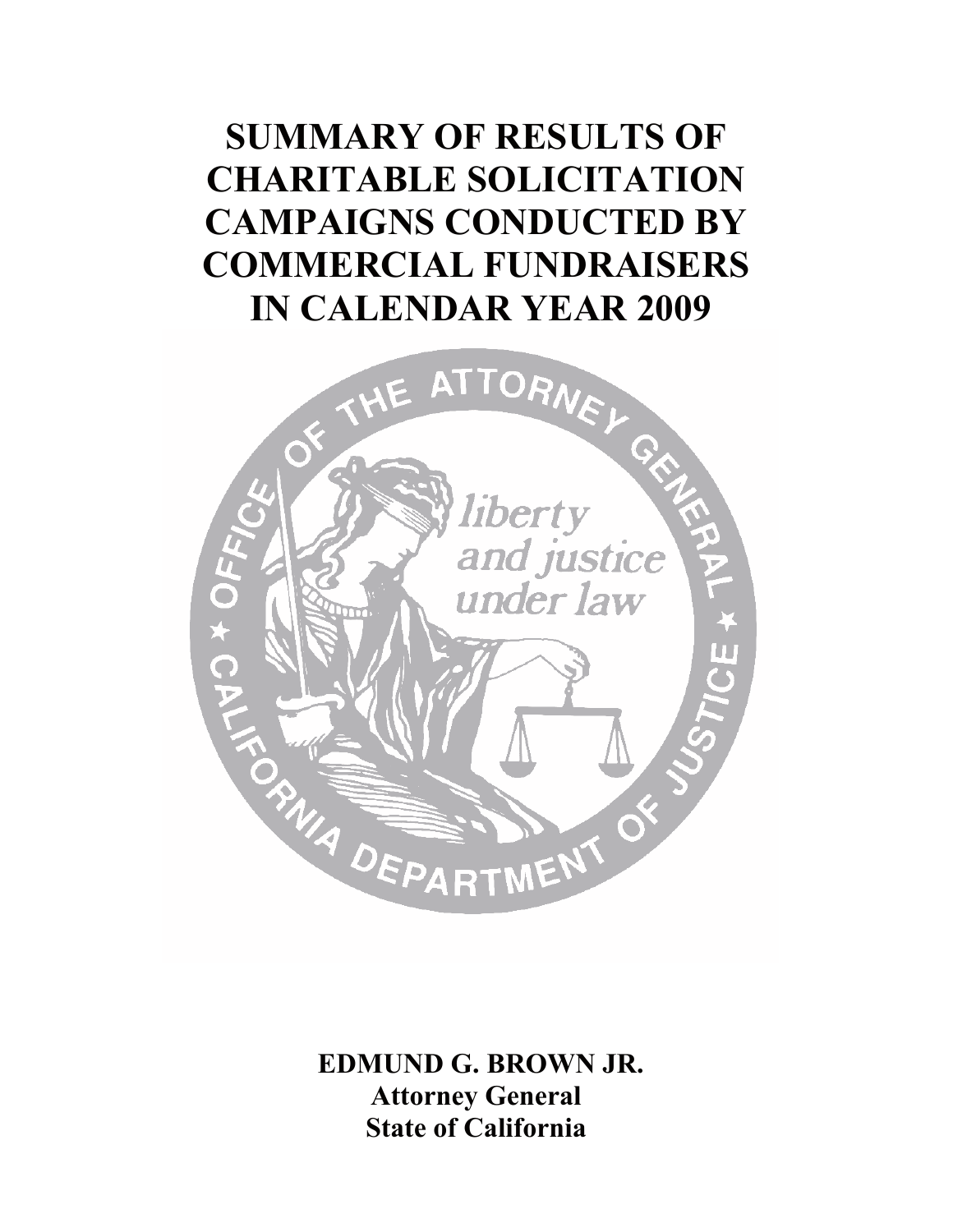# SUMMARY OF RESULTS OF CHARITABLE SOLICITATION BY COMMERCIAL FUNDRAISERS FOR YEAR ENDING 2009 (Government Code § 12599)

### TABLE OF CONTENTS

**PAGES** 

INTRODUCTION 1 - 3

#### **TABLE** SUBJECT/TITLE

- 1 ALPHABETICAL LISTING BY CHARITABLE ORGANIZATION
- 2 ALPHABETICAL LISTING BY COMMERCIAL FUNDRAISER
- 3 LISTING BY PERCENT TO CHARITY IN DESCENDING ORDER
- 4 THRIFT STORE OPERATIONS GOODS PURCHASED FROM CHARITY
- 5 THRIFT STORE OPERATIONS MANAGEMENT FEE/COMMISSION
- 6 VEHICLE DONATIONS ALPHABETICAL BY CHARITABLE ORGANIZATION

California Department of Justice December 2010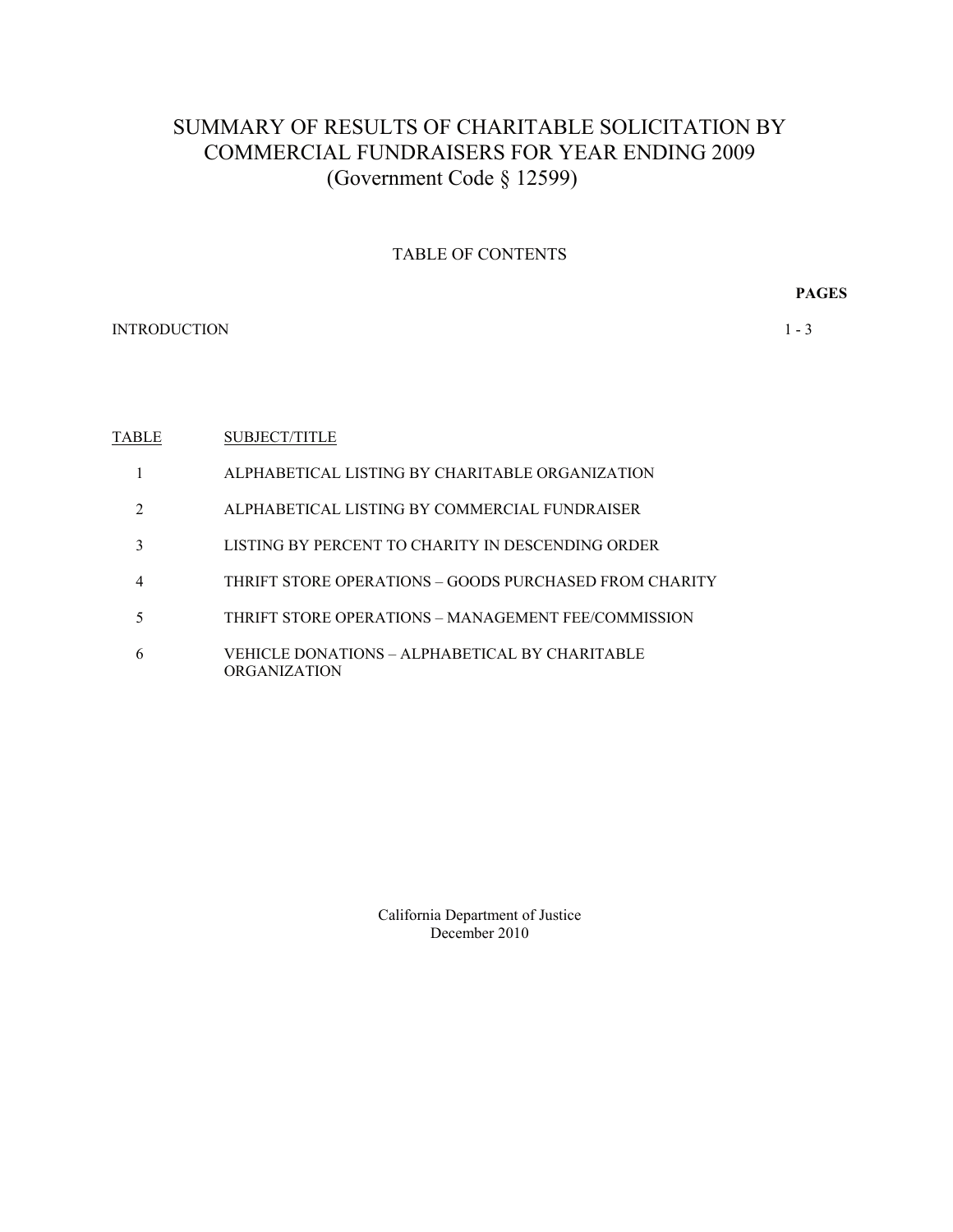# **INTRODUCTION**

Every year Californians provide generous support to a wide array of charities, either directly or through commercial fundraisers they hire to solicit donations on their behalf. The term "commercial fundraiser" refers generally to a person or corporation that contracts with a charity, for compensation, to solicit funds. The commercial fundraiser charges either a flat fee or a percentage of the donations collected. By law, commercial fundraisers are required to register with the Attorney General's Registry of Charitable Trusts and file a Notice of Intent to Solicit prior to soliciting in California. For each solicitation campaign conducted, they are then required to file annual financial disclosure reports that set forth total revenue and expenses incurred.

This summary report is prepared from information contained in the annual financial disclosure reports filed for 2009 and includes statistics for donations of both cash and used personal property (such as clothing and vehicles) for the benefit of charity. Tables 1, 2 and 3 provide information from reports submitted by commercial fundraisers that solicit via direct mail, telemarketing, auctions, and entertainment events. Tables 4, 5 and 6 provide information from reports submitted for thrift store operations and vehicle donation programs.

It is important to note that most of the charities registered with the Attorney General do not use commercial fundraisers to raise funds. Historical figures show that a campaign conducted by a commercial fundraiser returns to the charity, on average, less than 50 percent of the contributions it raises on a charity's behalf. The remainder is retained by the commercial fundraiser as a fundraising fee and reimbursement of expenses.

### **Information provided in Tables 1, 2 and 3 can be summarized as follows:**

- Information was obtained from 809 completed financial reports.
- Commercial fundraisers collected approximately \$391.5 million in charitable contributions in 2009, an increase of \$35.7 million over the amount reported in 2008.
- The distribution to charity in 2009 was approximately \$166.8 million, an increase of \$10.4 million over the amount reported in 2008.
- The average distribution to charity from all campaigns conducted by commercial fundraisers in 2009 was 42.61%, down slightly from the 2008 average of 43.96%.

# **DONATIONS OF PERSONAL PROPERTY: THRIFT STORES AND VEHICLE DONATION PROGRAMS**

**Thrift stores** handle what is known under state law as "salvageable personal property". They may be operated directly by a charity or by a for-profit vendor. For-profit vendors are defined as commercial fundraisers if they receive a management fee or commission from a charity for which they operate a thrift store or if they purchase a majority of their goods from charities or social welfare organizations at negotiated prices. (Government Code, § 12599.)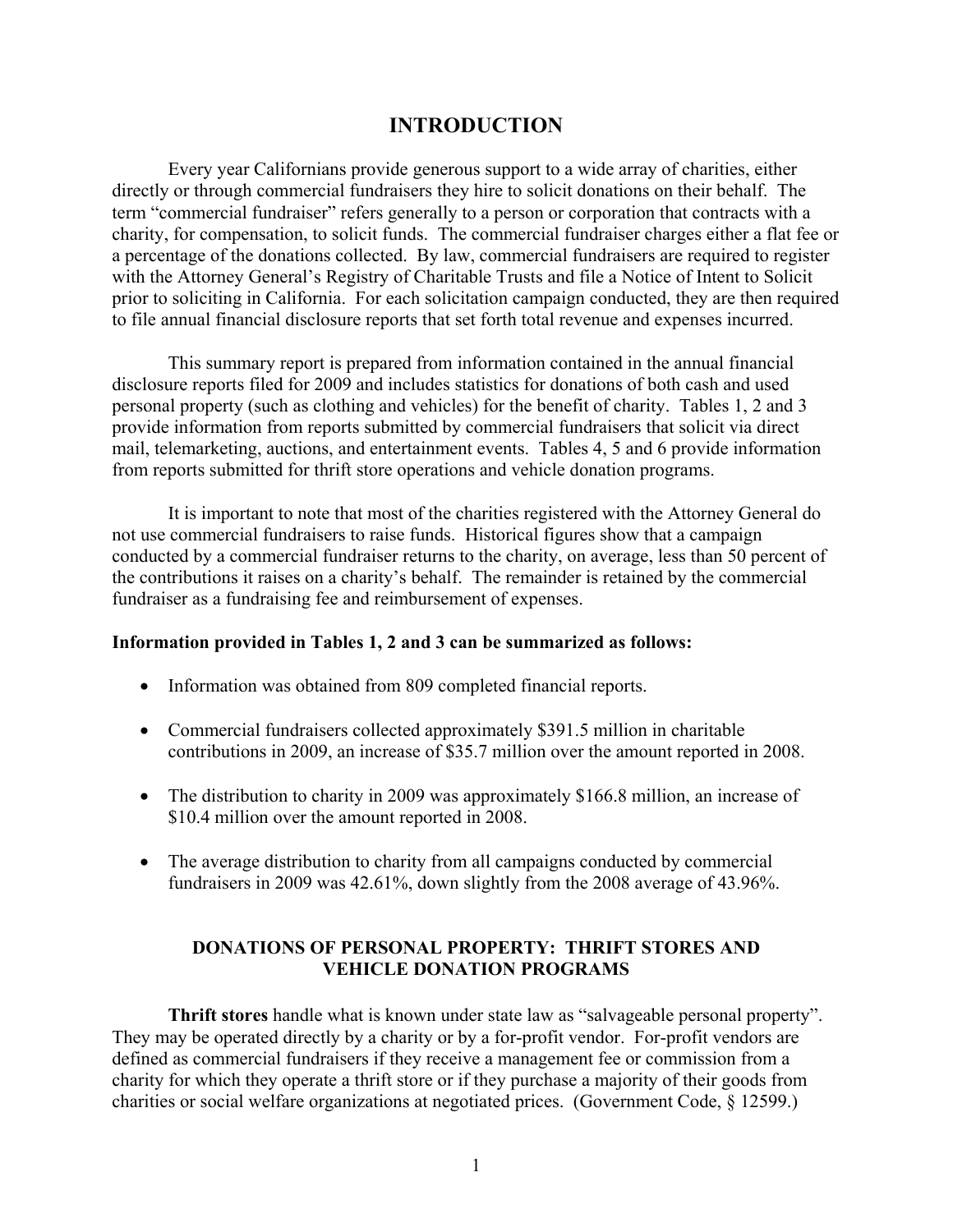Charities that operate their own thrift stores incur overhead and other expenses associated with the operation of a retail store. After those expenses are paid, the earnings are used for such things as management expenses and charitable program services.

**Vehicle donation programs** have become more popular over the past 10 years. These programs are administered either by charities themselves in-house or by commercial fundraisers that contract to solicit and manage the program on a charity's behalf.

The process of donating a vehicle usually begins when a donor contacts a charity in response to a solicitation campaign. In the initial phone conversation, the donor will be asked questions about the vehicle. Generally, the vehicle will be accepted unless the cost of towing the vehicle exceeds its value. Donors are responsible for notifying the Department of Motor Vehicles of the transfer of registration. Failure to transfer registration has subjected many donors to subsequent penalties and expenses incurred after donation, most often as a result of parking violations.

The summary of Thrift Store operations and Vehicle Donation programs includes the following information:

 **Table 4: Thrift Store Operations – Goods Purchased from Charity:** This table lists, in alphabetical order, each charitable organization that solicited donations of used clothing and merchandise ("salvageable personal property") and sold the property to a for-profit thrift store operator. The name of the for-profit store operator is also listed. (18 reports filed)

**Table 5: Thrift Store Operations – Management Fee/Commission**: This table lists, in alphabetical order, each charitable organization that solicited donations of used clothing and merchandise and paid a management fee or commission to a for-profit thrift store operator. The name of the for-profit thrift store operator is also listed. (3 reports filed)

**Table 6: Vehicle Donation Programs:** This table lists, in alphabetical order, each charitable organization that solicited vehicles and paid a management fee or commission to a for-profit reseller. (722 reports filed)

# **The data contained in these tables can be summarized as follows:**

- For-profit thrift store operators that purchased goods from charities reported total revenue of approximately \$35.8 million for the 2009 reporting period. Of this amount, approximately \$5.8 million, or 16.08%, was paid to charitable organizations. Total revenue and the percent to charity increased from 2008, by \$18.5 million in revenue and 6.6% to charity.
- For-profit thrift store operators that were paid a fee or commission by charities reported total revenue of approximately \$3.4 million for the 2009 reporting period, with approximately \$198,000, or 5.75%, paid to the charities. Although total revenue was less than in 2008, there was a slight increase in the percent to charity.